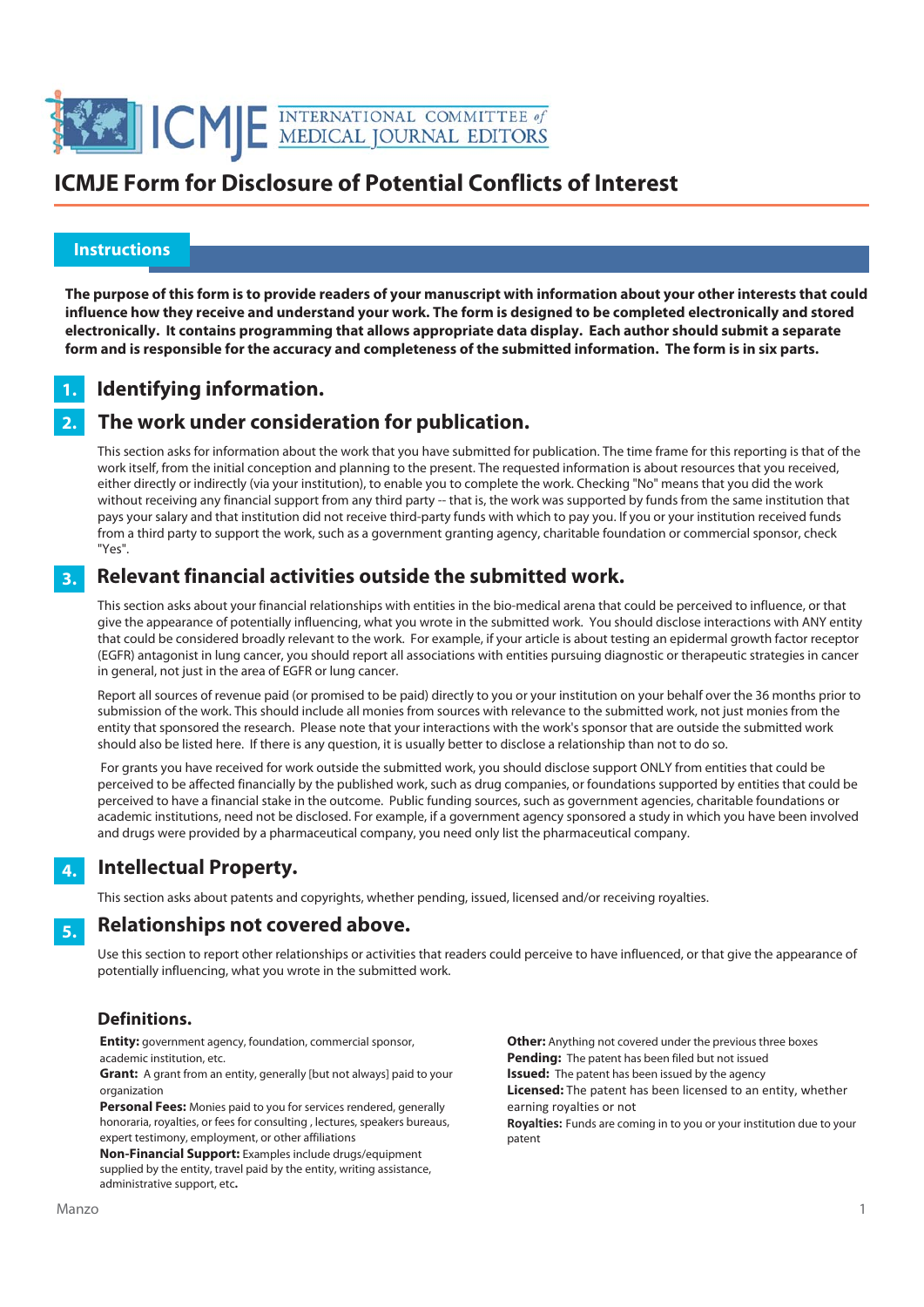

| <b>Section 1.</b>                                                                                                                                                                                                                                                                                                                                                                                                                                         | <b>Identifying Information</b> |                                                           |                                               |  |  |  |  |
|-----------------------------------------------------------------------------------------------------------------------------------------------------------------------------------------------------------------------------------------------------------------------------------------------------------------------------------------------------------------------------------------------------------------------------------------------------------|--------------------------------|-----------------------------------------------------------|-----------------------------------------------|--|--|--|--|
| 1. Given Name (First Name)<br>Carlo Alberto                                                                                                                                                                                                                                                                                                                                                                                                               |                                | 2. Surname (Last Name)<br>Manzo                           | 3. Date<br>08-June-2020                       |  |  |  |  |
| 4. Are you the corresponding author?                                                                                                                                                                                                                                                                                                                                                                                                                      |                                | $\sqrt{ N}$<br>Yes                                        | Corresponding Author's Name<br>Luigi Bonavina |  |  |  |  |
| 5. Manuscript Title<br>Hiatal hernia, lower esophageal sphincter and their combined effect on the natural history of gastroesophageal reflux<br>disease: implications for surgical therapy.                                                                                                                                                                                                                                                               |                                |                                                           |                                               |  |  |  |  |
| 6. Manuscript Identifying Number (if you know it)<br>ALES-2019-HH-16(ALES-20-26)                                                                                                                                                                                                                                                                                                                                                                          |                                |                                                           |                                               |  |  |  |  |
|                                                                                                                                                                                                                                                                                                                                                                                                                                                           |                                |                                                           |                                               |  |  |  |  |
| <b>Section 2.</b><br><b>The Work Under Consideration for Publication</b>                                                                                                                                                                                                                                                                                                                                                                                  |                                |                                                           |                                               |  |  |  |  |
| Did you or your institution at any time receive payment or services from a third party (government, commercial, private foundation, etc.) for<br>any aspect of the submitted work (including but not limited to grants, data monitoring board, study design, manuscript preparation,<br>statistical analysis, etc.)?<br>Are there any relevant conflicts of interest?<br>No<br>Yes                                                                        |                                |                                                           |                                               |  |  |  |  |
| <b>Section 3.</b>                                                                                                                                                                                                                                                                                                                                                                                                                                         |                                | Relevant financial activities outside the submitted work. |                                               |  |  |  |  |
| Place a check in the appropriate boxes in the table to indicate whether you have financial relationships (regardless of amount<br>of compensation) with entities as described in the instructions. Use one line for each entity; add as many lines as you need by<br>clicking the "Add +" box. You should report relationships that were present during the 36 months prior to publication.<br>Are there any relevant conflicts of interest?<br>No<br>Yes |                                |                                                           |                                               |  |  |  |  |
| <b>Section 4.</b>                                                                                                                                                                                                                                                                                                                                                                                                                                         |                                | <b>Intellectual Property -- Patents &amp; Copyrights</b>  |                                               |  |  |  |  |
| Do you have any patents, whether planned, pending or issued, broadly relevant to the work?<br>$\sqrt{N}$<br>Yes                                                                                                                                                                                                                                                                                                                                           |                                |                                                           |                                               |  |  |  |  |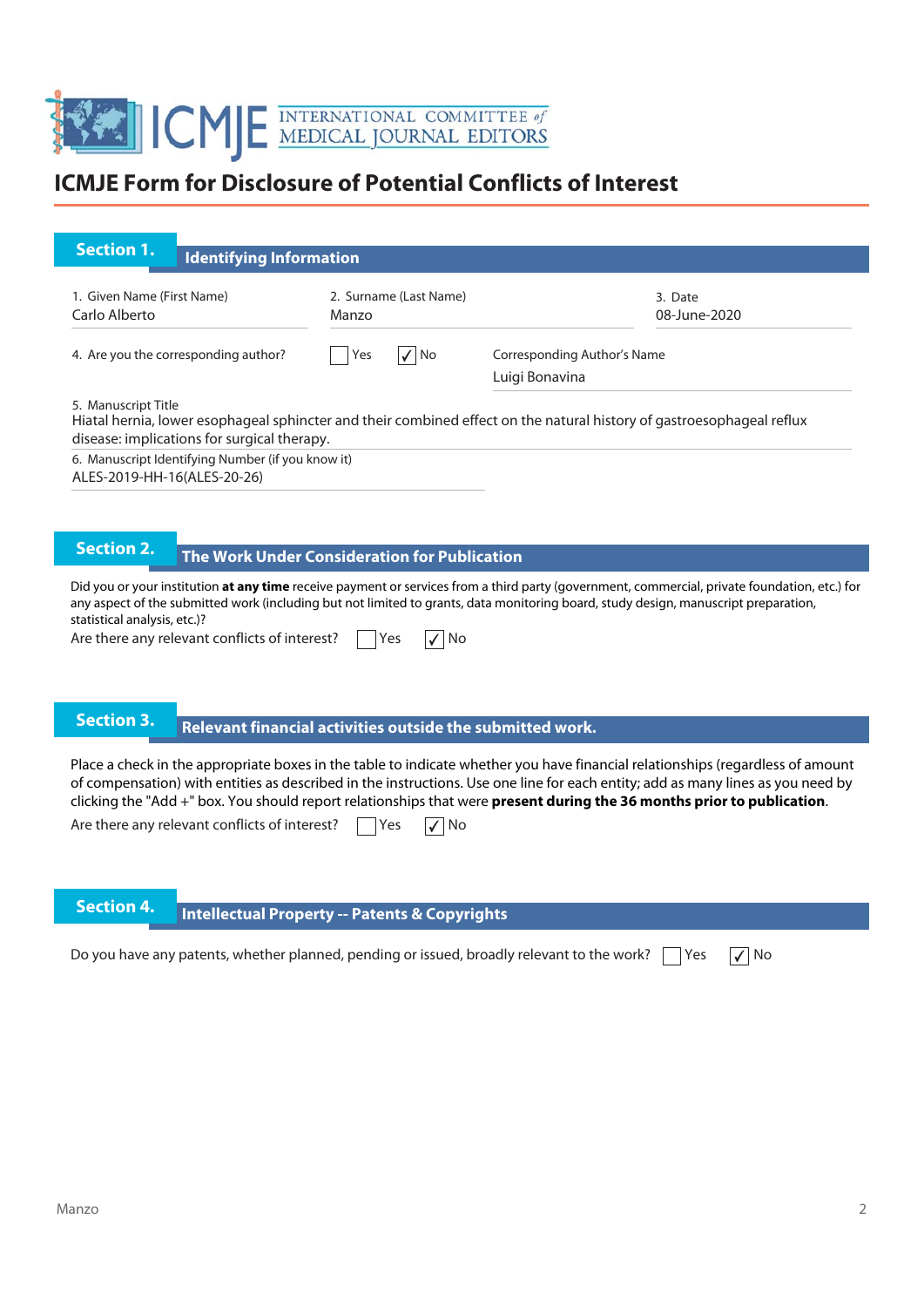

# **Section 5.** Relationships not covered above

Are there other relationships or activities that readers could perceive to have influenced, or that give the appearance of potentially influencing, what you wrote in the submitted work?

 $\Box$  Yes, the following relationships/conditions/circumstances are present (explain below):

 $\sqrt{\phantom{a}}$  No other relationships/conditions/circumstances that present a potential conflict of interest

At the time of manuscript acceptance, journals will ask authors to confirm and, if necessary, update their disclosure statements. On occasion, journals may ask authors to disclose further information about reported relationships.

## **Section 6. Disclosure Statement**

Based on the above disclosures, this form will automatically generate a disclosure statement, which will appear in the box below.

Dr. Manzo has nothing to disclose.

## **Evaluation and Feedback**

Please visit http://www.icmje.org/cgi-bin/feedback to provide feedback on your experience with completing this form.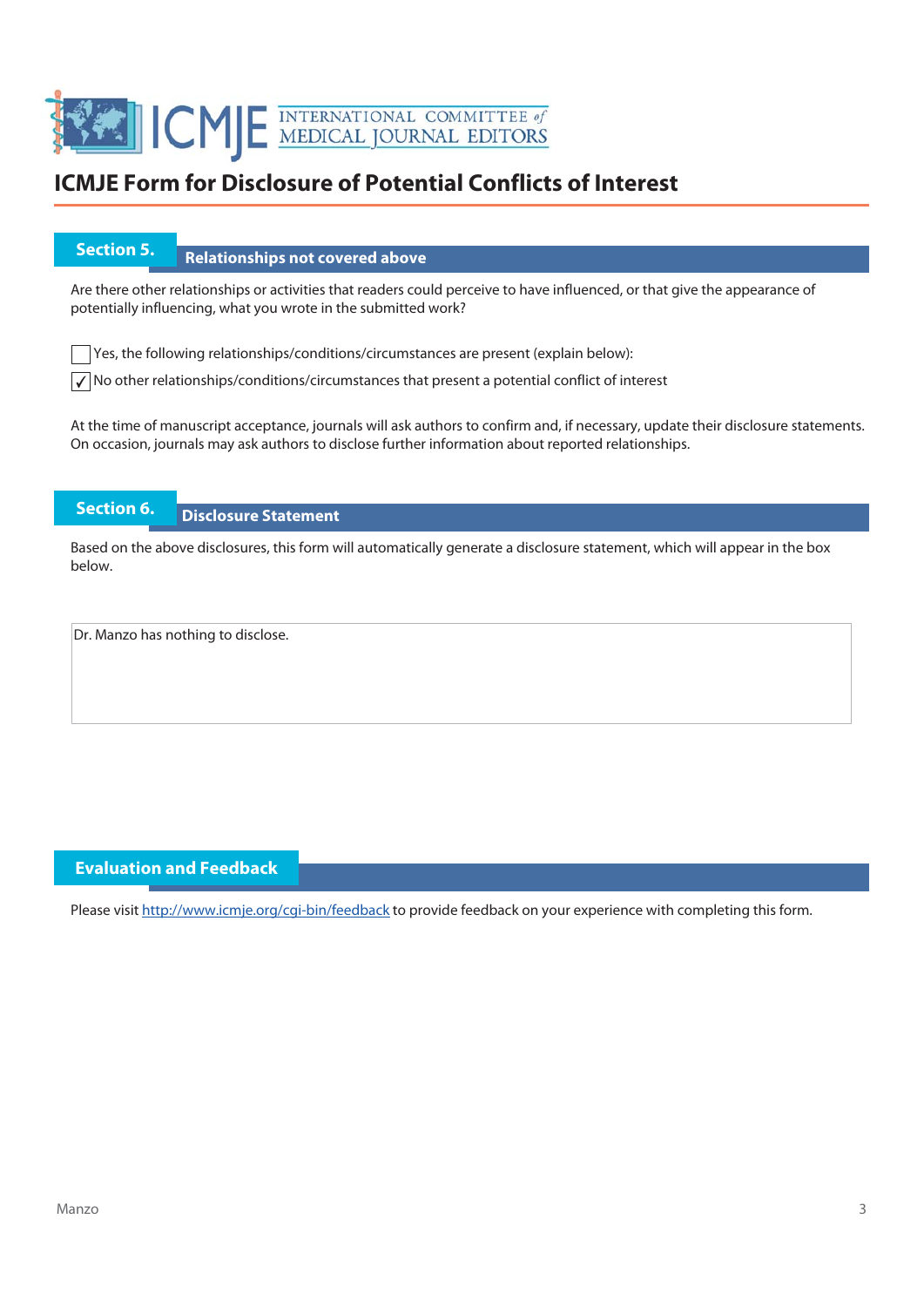

### **Instructions**

 l

> **The purpose of this form is to provide readers of your manuscript with information about your other interests that could influence how they receive and understand your work. The form is designed to be completed electronically and stored electronically. It contains programming that allows appropriate data display. Each author should submit a separate form and is responsible for the accuracy and completeness of the submitted information. The form is in six parts.**

### **Identifying information. 1.**

### **The work under consideration for publication. 2.**

This section asks for information about the work that you have submitted for publication. The time frame for this reporting is that of the work itself, from the initial conception and planning to the present. The requested information is about resources that you received, either directly or indirectly (via your institution), to enable you to complete the work. Checking "No" means that you did the work without receiving any financial support from any third party -- that is, the work was supported by funds from the same institution that pays your salary and that institution did not receive third-party funds with which to pay you. If you or your institution received funds from a third party to support the work, such as a government granting agency, charitable foundation or commercial sponsor, check "Yes".

### **Relevant financial activities outside the submitted work. 3.**

This section asks about your financial relationships with entities in the bio-medical arena that could be perceived to influence, or that give the appearance of potentially influencing, what you wrote in the submitted work. You should disclose interactions with ANY entity that could be considered broadly relevant to the work. For example, if your article is about testing an epidermal growth factor receptor (EGFR) antagonist in lung cancer, you should report all associations with entities pursuing diagnostic or therapeutic strategies in cancer in general, not just in the area of EGFR or lung cancer.

Report all sources of revenue paid (or promised to be paid) directly to you or your institution on your behalf over the 36 months prior to submission of the work. This should include all monies from sources with relevance to the submitted work, not just monies from the entity that sponsored the research. Please note that your interactions with the work's sponsor that are outside the submitted work should also be listed here. If there is any question, it is usually better to disclose a relationship than not to do so.

 For grants you have received for work outside the submitted work, you should disclose support ONLY from entities that could be perceived to be affected financially by the published work, such as drug companies, or foundations supported by entities that could be perceived to have a financial stake in the outcome. Public funding sources, such as government agencies, charitable foundations or academic institutions, need not be disclosed. For example, if a government agency sponsored a study in which you have been involved and drugs were provided by a pharmaceutical company, you need only list the pharmaceutical company.

### **Intellectual Property. 4.**

This section asks about patents and copyrights, whether pending, issued, licensed and/or receiving royalties.

### **Relationships not covered above. 5.**

Use this section to report other relationships or activities that readers could perceive to have influenced, or that give the appearance of potentially influencing, what you wrote in the submitted work.

## **Definitions.**

**Entity:** government agency, foundation, commercial sponsor, academic institution, etc.

**Grant:** A grant from an entity, generally [but not always] paid to your organization

**Personal Fees:** Monies paid to you for services rendered, generally honoraria, royalties, or fees for consulting , lectures, speakers bureaus, expert testimony, employment, or other affiliations

**Non-Financial Support:** Examples include drugs/equipment supplied by the entity, travel paid by the entity, writing assistance, administrative support, etc**.**

**Other:** Anything not covered under the previous three boxes **Pending:** The patent has been filed but not issued **Issued:** The patent has been issued by the agency **Licensed:** The patent has been licensed to an entity, whether earning royalties or not **Royalties:** Funds are coming in to you or your institution due to your patent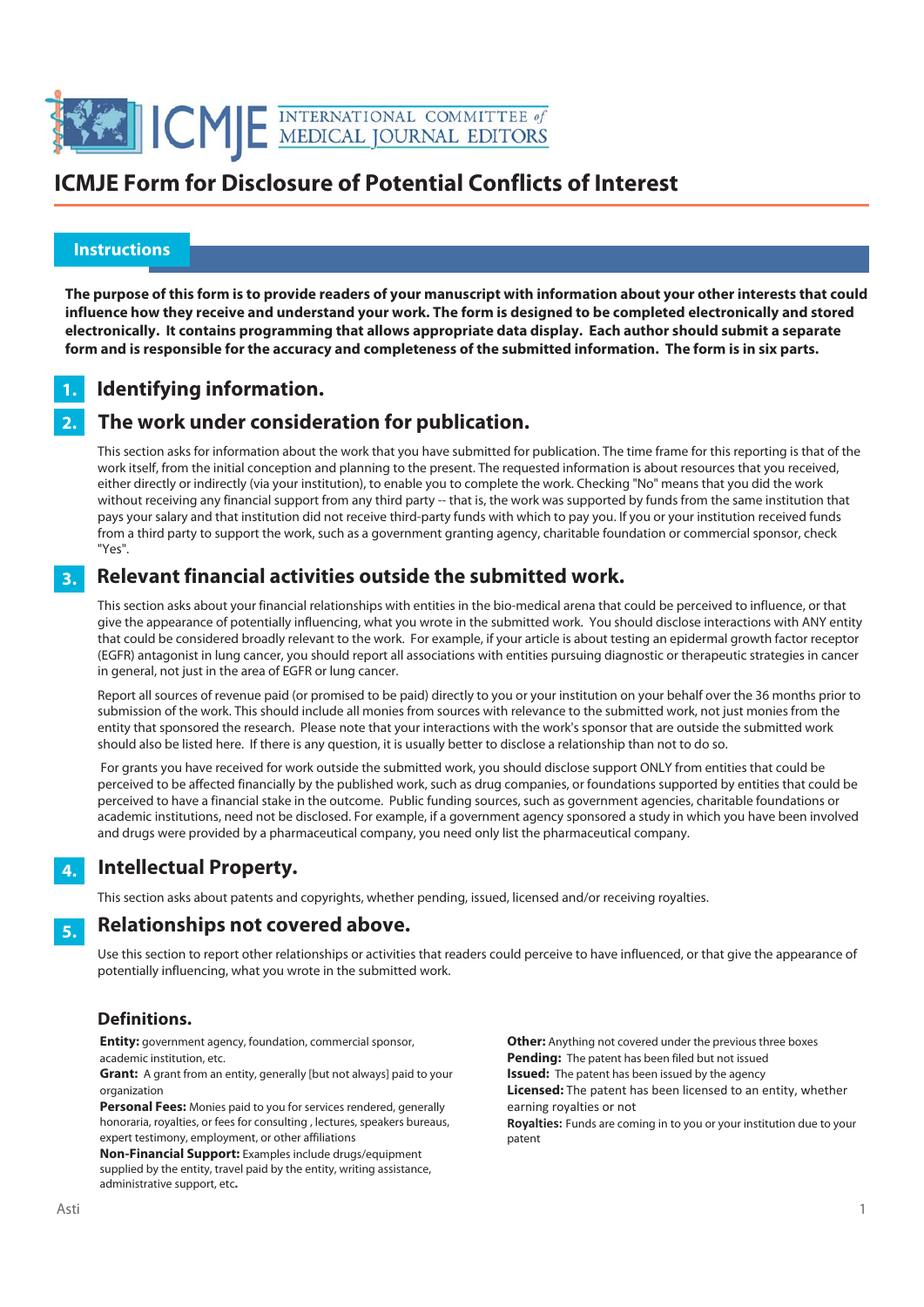

| <b>Section 1.</b>                                                                                                                                                                                                                                                                                                                                                                                                                                         | <b>Identifying Information</b>                            |                        |                                               |  |  |  |  |
|-----------------------------------------------------------------------------------------------------------------------------------------------------------------------------------------------------------------------------------------------------------------------------------------------------------------------------------------------------------------------------------------------------------------------------------------------------------|-----------------------------------------------------------|------------------------|-----------------------------------------------|--|--|--|--|
| 1. Given Name (First Name)<br>Emanuele                                                                                                                                                                                                                                                                                                                                                                                                                    |                                                           | 2. Surname (Last Name) | 3. Date<br>08-June-2020                       |  |  |  |  |
| 4. Are you the corresponding author?                                                                                                                                                                                                                                                                                                                                                                                                                      |                                                           | No<br>Yes              | Corresponding Author's Name<br>Luigi Bonavina |  |  |  |  |
| 5. Manuscript Title<br>Hiatal hernia, lower esophageal sphincter and their combined effect on the natural history of gastroesophageal reflux<br>disease: implications for surgical therapy.                                                                                                                                                                                                                                                               |                                                           |                        |                                               |  |  |  |  |
| 6. Manuscript Identifying Number (if you know it)<br>ALES-2019-HH-16(ALES-20-26)                                                                                                                                                                                                                                                                                                                                                                          |                                                           |                        |                                               |  |  |  |  |
|                                                                                                                                                                                                                                                                                                                                                                                                                                                           |                                                           |                        |                                               |  |  |  |  |
| <b>Section 2.</b><br>The Work Under Consideration for Publication                                                                                                                                                                                                                                                                                                                                                                                         |                                                           |                        |                                               |  |  |  |  |
| Did you or your institution at any time receive payment or services from a third party (government, commercial, private foundation, etc.) for<br>any aspect of the submitted work (including but not limited to grants, data monitoring board, study design, manuscript preparation,<br>statistical analysis, etc.)?<br>Are there any relevant conflicts of interest?<br>No<br>Yes                                                                        |                                                           |                        |                                               |  |  |  |  |
| <b>Section 3.</b>                                                                                                                                                                                                                                                                                                                                                                                                                                         |                                                           |                        |                                               |  |  |  |  |
|                                                                                                                                                                                                                                                                                                                                                                                                                                                           | Relevant financial activities outside the submitted work. |                        |                                               |  |  |  |  |
| Place a check in the appropriate boxes in the table to indicate whether you have financial relationships (regardless of amount<br>of compensation) with entities as described in the instructions. Use one line for each entity; add as many lines as you need by<br>clicking the "Add +" box. You should report relationships that were present during the 36 months prior to publication.<br>Are there any relevant conflicts of interest?<br>No<br>Yes |                                                           |                        |                                               |  |  |  |  |
|                                                                                                                                                                                                                                                                                                                                                                                                                                                           |                                                           |                        |                                               |  |  |  |  |
| <b>Section 4.</b>                                                                                                                                                                                                                                                                                                                                                                                                                                         | <b>Intellectual Property -- Patents &amp; Copyrights</b>  |                        |                                               |  |  |  |  |
| Do you have any patents, whether planned, pending or issued, broadly relevant to the work?<br><b>No</b><br>Yes<br>✓                                                                                                                                                                                                                                                                                                                                       |                                                           |                        |                                               |  |  |  |  |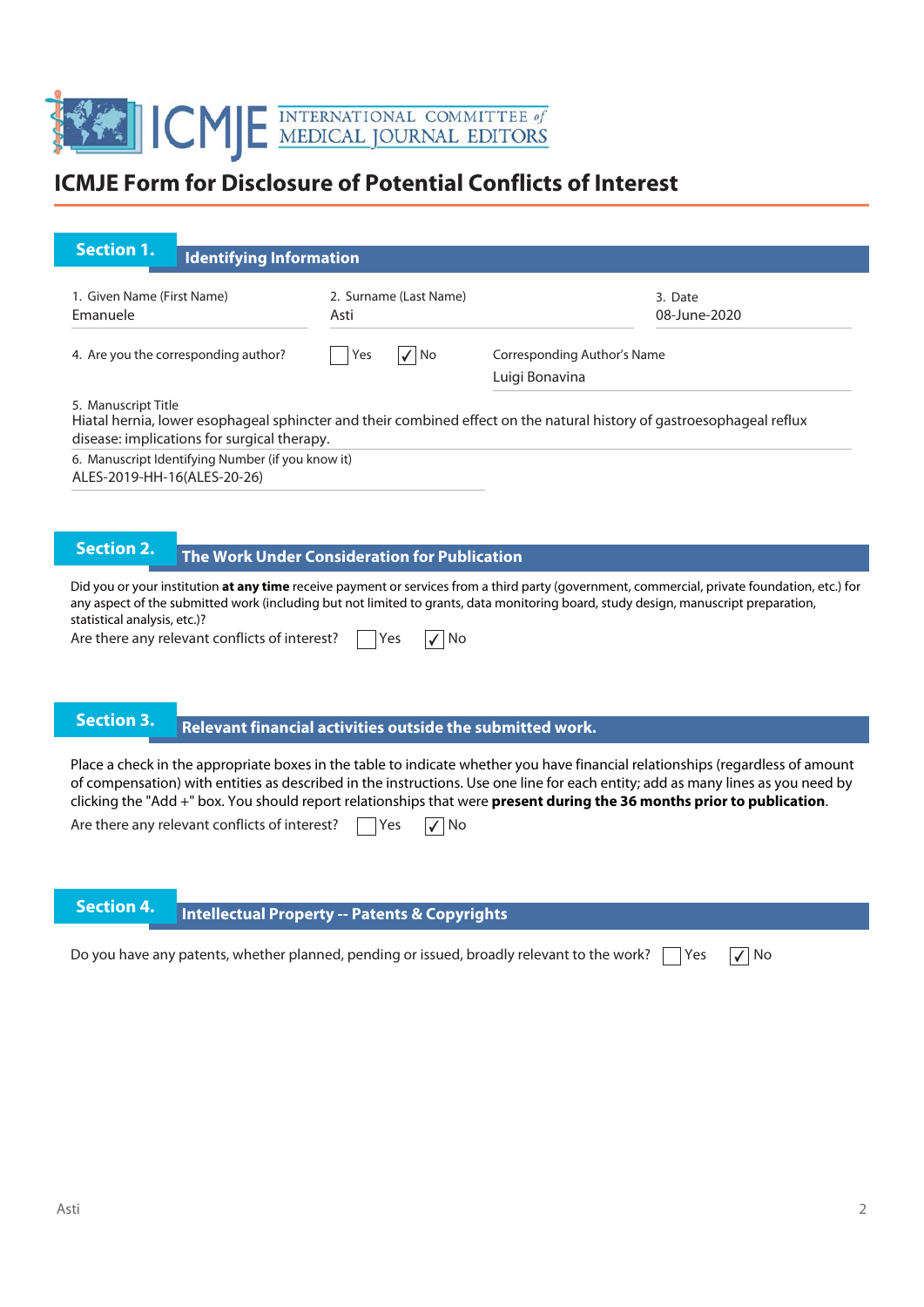

# **Section 5. Relationships not covered above**

Are there other relationships or activities that readers could perceive to have influenced, or that give the appearance of potentially influencing, what you wrote in the submitted work?

 $\Box$  Yes, the following relationships/conditions/circumstances are present (explain below):

 $\sqrt{\phantom{a}}$  No other relationships/conditions/circumstances that present a potential conflict of interest

At the time of manuscript acceptance, journals will ask authors to confirm and, if necessary, update their disclosure statements. On occasion, journals may ask authors to disclose further information about reported relationships.

## **Section 6. Disclosure Statement**

Based on the above disclosures, this form will automatically generate a disclosure statement, which will appear in the box below.

Dr. Asti has nothing to disclose.

## **Evaluation and Feedback**

Please visit http://www.icmje.org/cgi-bin/feedback to provide feedback on your experience with completing this form.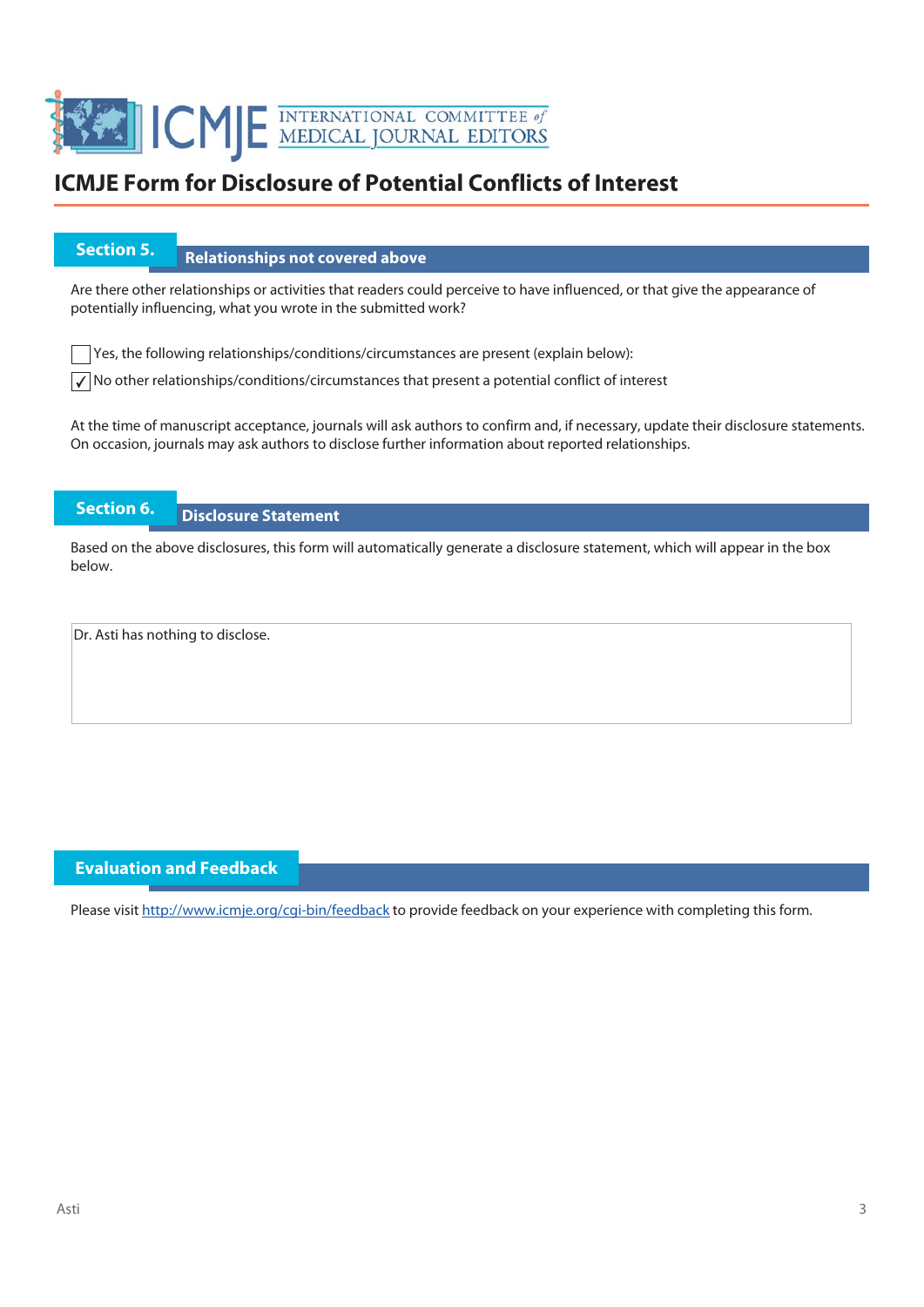

### **Instructions**

 l

> **The purpose of this form is to provide readers of your manuscript with information about your other interests that could influence how they receive and understand your work. The form is designed to be completed electronically and stored electronically. It contains programming that allows appropriate data display. Each author should submit a separate form and is responsible for the accuracy and completeness of the submitted information. The form is in six parts.**

### **Identifying information. 1.**

### **The work under consideration for publication. 2.**

This section asks for information about the work that you have submitted for publication. The time frame for this reporting is that of the work itself, from the initial conception and planning to the present. The requested information is about resources that you received, either directly or indirectly (via your institution), to enable you to complete the work. Checking "No" means that you did the work without receiving any financial support from any third party -- that is, the work was supported by funds from the same institution that pays your salary and that institution did not receive third-party funds with which to pay you. If you or your institution received funds from a third party to support the work, such as a government granting agency, charitable foundation or commercial sponsor, check "Yes".

### **Relevant financial activities outside the submitted work. 3.**

This section asks about your financial relationships with entities in the bio-medical arena that could be perceived to influence, or that give the appearance of potentially influencing, what you wrote in the submitted work. You should disclose interactions with ANY entity that could be considered broadly relevant to the work. For example, if your article is about testing an epidermal growth factor receptor (EGFR) antagonist in lung cancer, you should report all associations with entities pursuing diagnostic or therapeutic strategies in cancer in general, not just in the area of EGFR or lung cancer.

Report all sources of revenue paid (or promised to be paid) directly to you or your institution on your behalf over the 36 months prior to submission of the work. This should include all monies from sources with relevance to the submitted work, not just monies from the entity that sponsored the research. Please note that your interactions with the work's sponsor that are outside the submitted work should also be listed here. If there is any question, it is usually better to disclose a relationship than not to do so.

 For grants you have received for work outside the submitted work, you should disclose support ONLY from entities that could be perceived to be affected financially by the published work, such as drug companies, or foundations supported by entities that could be perceived to have a financial stake in the outcome. Public funding sources, such as government agencies, charitable foundations or academic institutions, need not be disclosed. For example, if a government agency sponsored a study in which you have been involved and drugs were provided by a pharmaceutical company, you need only list the pharmaceutical company.

### **Intellectual Property. 4.**

This section asks about patents and copyrights, whether pending, issued, licensed and/or receiving royalties.

### **Relationships not covered above. 5.**

Use this section to report other relationships or activities that readers could perceive to have influenced, or that give the appearance of potentially influencing, what you wrote in the submitted work.

patent

## **Definitions.**

**Entity:** government agency, foundation, commercial sponsor, academic institution, etc.

**Grant:** A grant from an entity, generally [but not always] paid to your organization

**Personal Fees:** Monies paid to you for services rendered, generally honoraria, royalties, or fees for consulting , lectures, speakers bureaus, expert testimony, employment, or other affiliations

**Non-Financial Support:** Examples include drugs/equipment supplied by the entity, travel paid by the entity, writing assistance, administrative support, etc**.**

**Other:** Anything not covered under the previous three boxes **Pending:** The patent has been filed but not issued **Issued:** The patent has been issued by the agency **Licensed:** The patent has been licensed to an entity, whether earning royalties or not **Royalties:** Funds are coming in to you or your institution due to your

Bonavina 1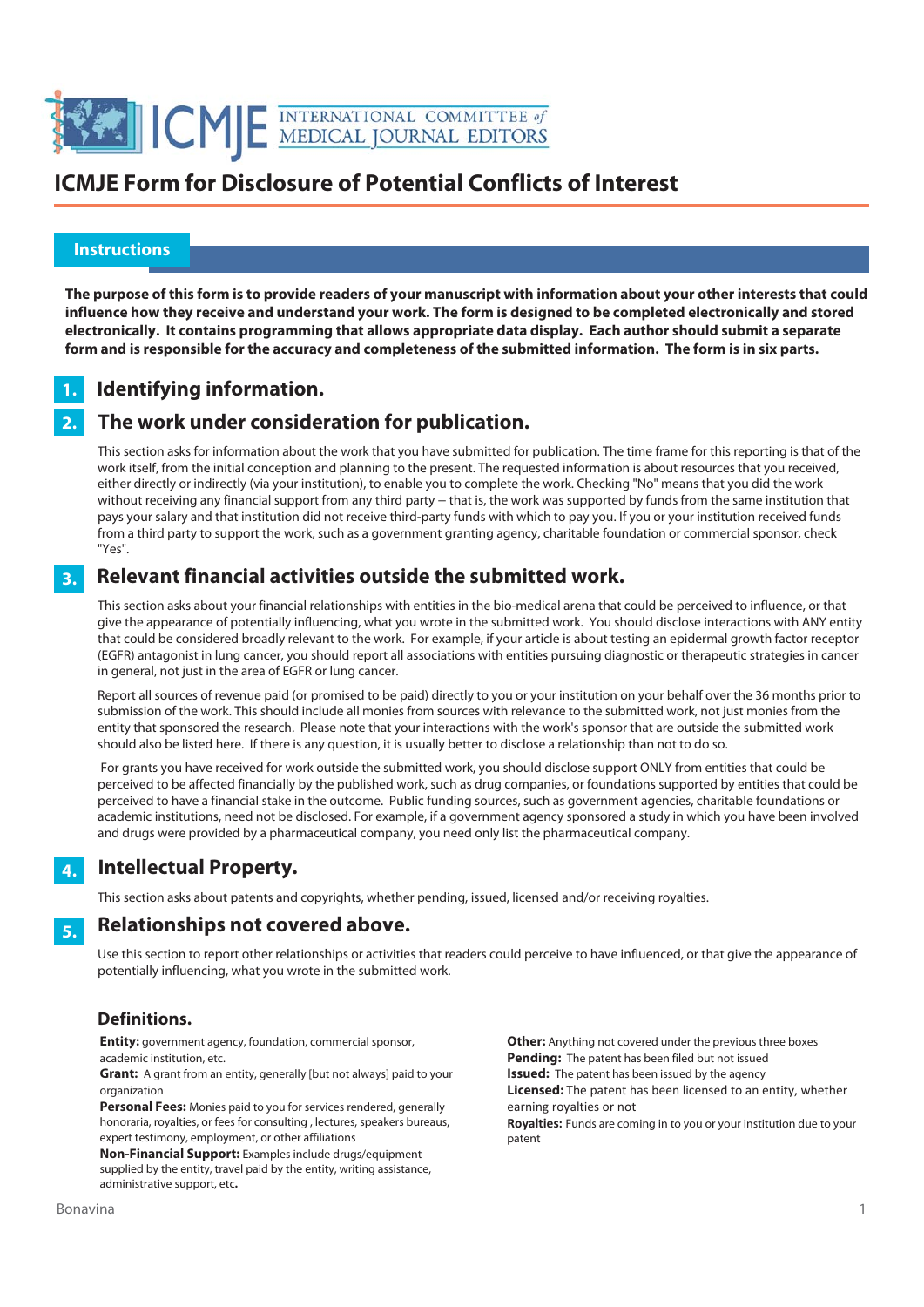

| <b>Section 1.</b><br><b>Identifying Information</b>                                                                                                                                                                                                                                                                                                                                                                                                       |                                                                                            |                         |  |  |  |  |  |
|-----------------------------------------------------------------------------------------------------------------------------------------------------------------------------------------------------------------------------------------------------------------------------------------------------------------------------------------------------------------------------------------------------------------------------------------------------------|--------------------------------------------------------------------------------------------|-------------------------|--|--|--|--|--|
| 1. Given Name (First Name)<br>Luigi                                                                                                                                                                                                                                                                                                                                                                                                                       | 2. Surname (Last Name)<br>Bonavina                                                         | 3. Date<br>08-June-2020 |  |  |  |  |  |
| 4. Are you the corresponding author?                                                                                                                                                                                                                                                                                                                                                                                                                      | $\sqrt{ \gamma_{es}}$<br>No                                                                |                         |  |  |  |  |  |
| 5. Manuscript Title<br>Hiatal hernia, lower esophageal sphincter and their combined effect on the natural history of gastroesophageal reflux<br>disease: implications for surgical therapy.                                                                                                                                                                                                                                                               |                                                                                            |                         |  |  |  |  |  |
| 6. Manuscript Identifying Number (if you know it)<br>ALES-2019-HH-16(ALES-20-26)                                                                                                                                                                                                                                                                                                                                                                          |                                                                                            |                         |  |  |  |  |  |
|                                                                                                                                                                                                                                                                                                                                                                                                                                                           |                                                                                            |                         |  |  |  |  |  |
| <b>Section 2.</b><br><b>The Work Under Consideration for Publication</b>                                                                                                                                                                                                                                                                                                                                                                                  |                                                                                            |                         |  |  |  |  |  |
| Did you or your institution at any time receive payment or services from a third party (government, commercial, private foundation, etc.) for<br>any aspect of the submitted work (including but not limited to grants, data monitoring board, study design, manuscript preparation,<br>statistical analysis, etc.)?<br>Are there any relevant conflicts of interest?<br>No<br>Yes                                                                        |                                                                                            |                         |  |  |  |  |  |
| <b>Section 3.</b>                                                                                                                                                                                                                                                                                                                                                                                                                                         | Relevant financial activities outside the submitted work.                                  |                         |  |  |  |  |  |
| Place a check in the appropriate boxes in the table to indicate whether you have financial relationships (regardless of amount<br>of compensation) with entities as described in the instructions. Use one line for each entity; add as many lines as you need by<br>clicking the "Add +" box. You should report relationships that were present during the 36 months prior to publication.<br>Are there any relevant conflicts of interest?<br>No<br>Yes |                                                                                            |                         |  |  |  |  |  |
| <b>Section 4.</b>                                                                                                                                                                                                                                                                                                                                                                                                                                         | <b>Intellectual Property -- Patents &amp; Copyrights</b>                                   |                         |  |  |  |  |  |
|                                                                                                                                                                                                                                                                                                                                                                                                                                                           | Do you have any patents, whether planned, pending or issued, broadly relevant to the work? | Yes<br>No               |  |  |  |  |  |